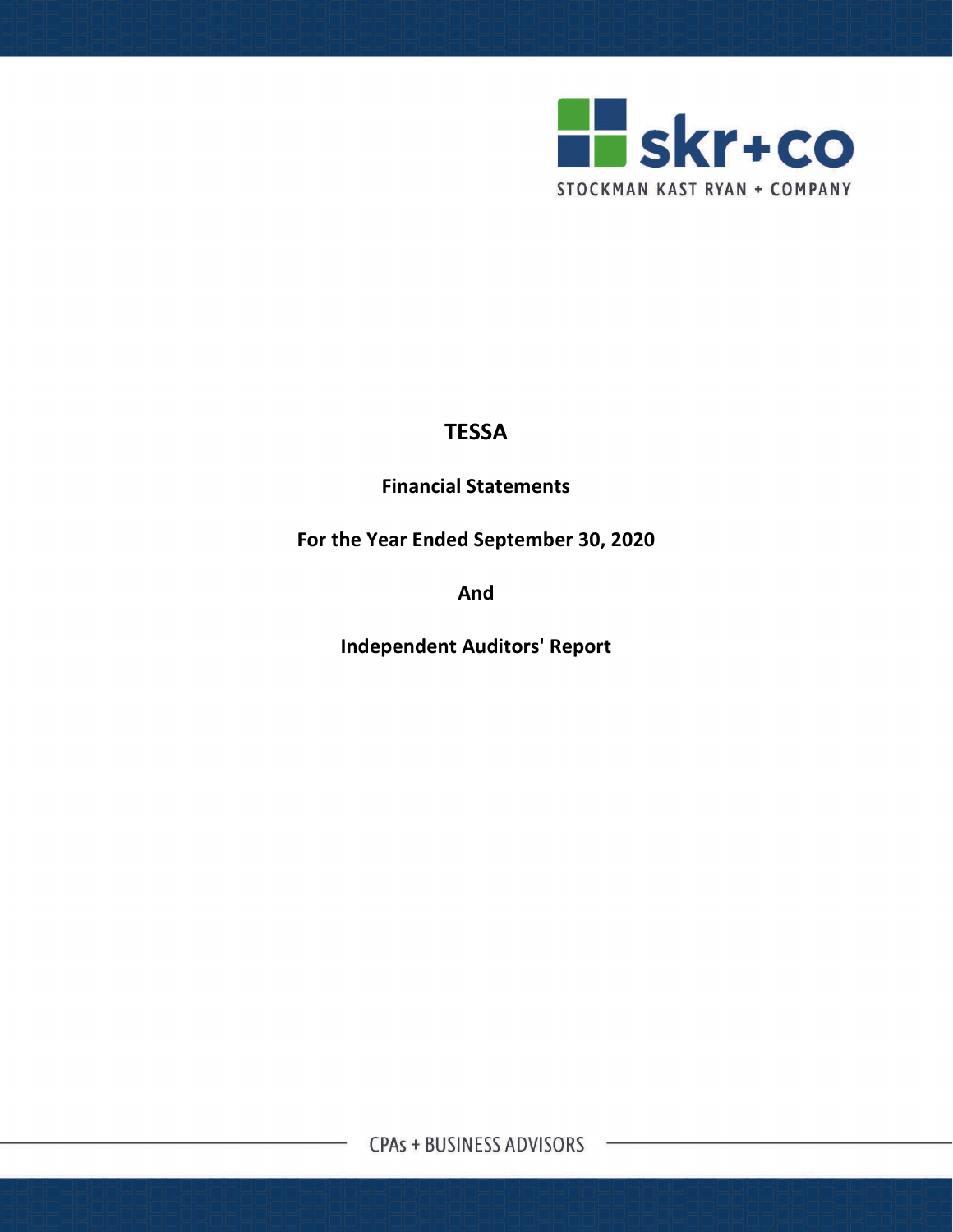## **TABLE OF CONTENTS**

| INDEPENDENT AUDITORS' REPORT                               |   |
|------------------------------------------------------------|---|
| FINANCIAL STATEMENTS FOR THE YEAR ENDED SEPTEMBER 30, 2020 |   |
| <b>Balance Sheet</b>                                       | 3 |
| <b>Statement of Activities</b>                             | 4 |
| <b>Statement of Functional Expenses</b>                    | 5 |
| <b>Statement of Cash Flows</b>                             | 6 |
| <b>Notes to Financial Statements</b>                       |   |
|                                                            |   |

**Page**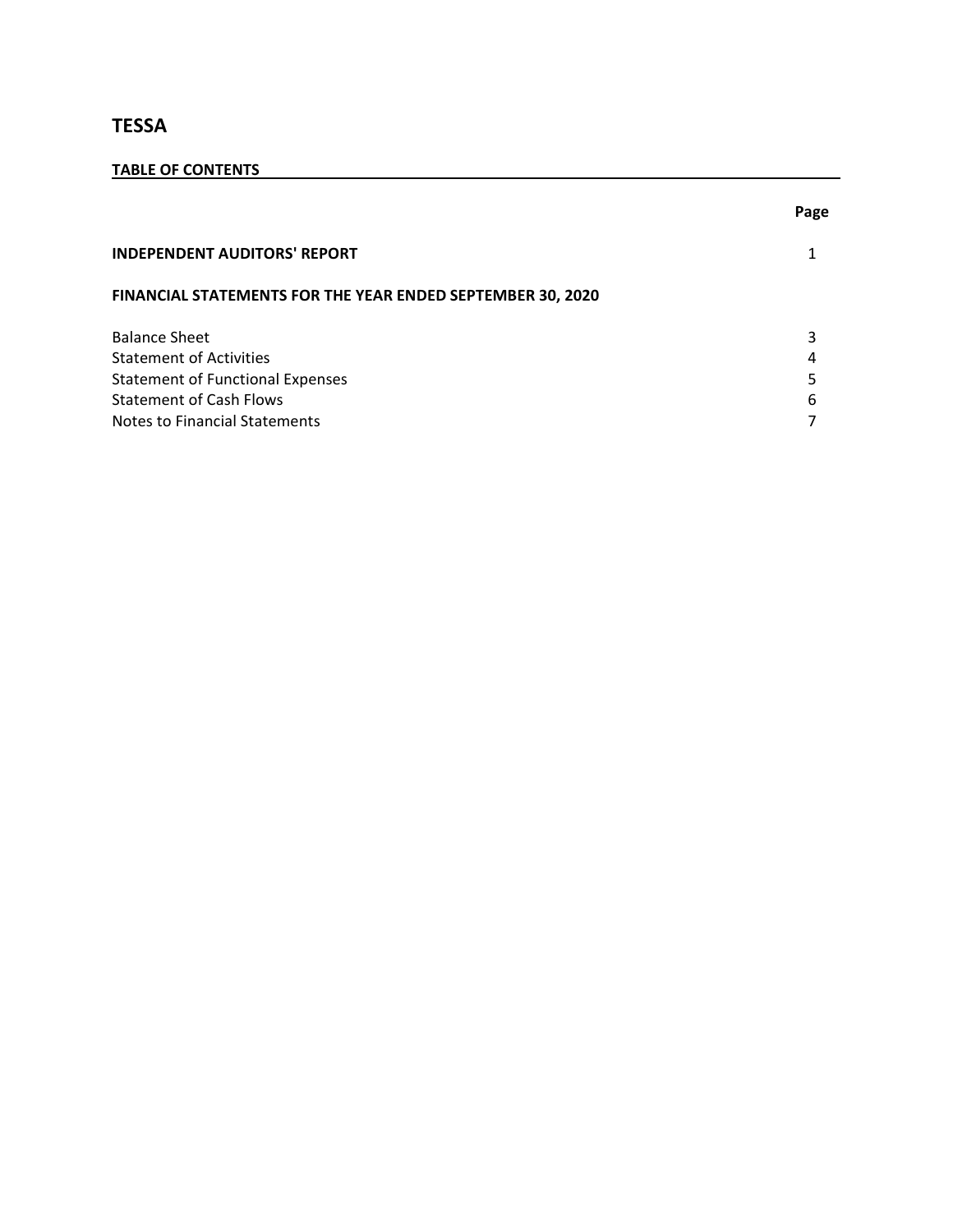

### **INDEPENDENT AUDITORS' REPORT**

To the Board of Directors TESSA Colorado Springs, Colorado

We have audited the accompanying financial statements of TESSA (a non-profit organization), which comprise the balance sheet as of September 30, 2020, and the related statements of activities, functional expenses and cash flows for the year then ended, and the related notes to the financial statements.

### **Management's Responsibility for the Financial Statements**

Management is responsible for the preparation and fair presentation of these financial statements in accordance with accounting principles generally accepted in the United States of America; this includes the design, implementation, and maintenance of internal control relevant to the preparation and fair presentation of financial statements that are free from material misstatement, whether due to fraud or error.

### **Auditors' Responsibility**

Our responsibility is to express an opinion on these financial statements based on our audit. We conducted our audit in accordance with auditing standards generally accepted in the United States of America. Those standards require that we plan and perform the audit to obtain reasonable assurance about whether the financial statements are free from material misstatement.

An audit involves performing procedures to obtain audit evidence about the amounts and disclosures in the financial statements. The procedures selected depend on the auditors' judgment, including the assessment of the risks of material misstatement of the financial statements, whether due to fraud or error. In making those risk assessments, the auditor considers internal control relevant to the entity's preparation and fair presentation of the financial statements in order to design audit procedures that are appropriate in the circumstances, but not for the purpose of expressing an opinion on the effectiveness of the entity's internal control. Accordingly, we express no such opinion. An audit also includes evaluating the appropriateness of accounting policies used and the reasonableness of significant accounting estimates made by management, as well as evaluating the overall presentation of the financial statements.

We believe that the audit evidence we have obtained is sufficient and appropriate to provide a basis for our audit opinion.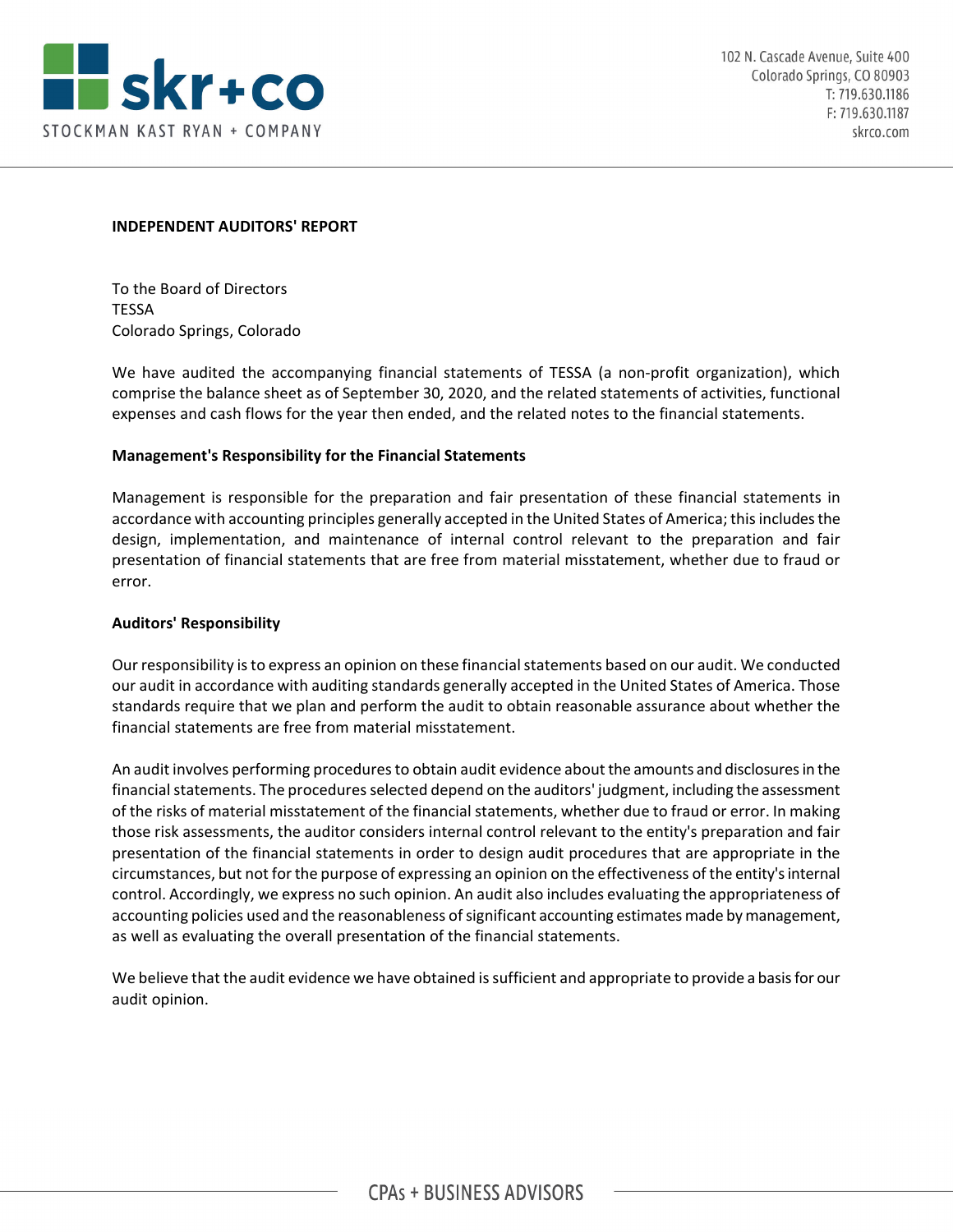# **Opinion**

In our opinion, the financial statements referred to above present fairly, in all material respects, the financial position of TESSA as of September 30, 2020 and the change in its net assets and its cash flows for the year then ended in conformity with accounting principles generally accepted in the United States of America.

# **Report on Summarized Comparative Information**

We have previously audited TESSA's 2019 financial statements, and we expressed an unmodified audit opinion on those audited financial statements in our report dated December 22, 2020. In our opinion, the summarized comparative information presented herein as of and for the year ended September 30, 2019 is consistent, in all material respects, with the audited financial statements from which it has been derived.

*Stockman Kast Ryan + Co, LLP*

December 17, 2021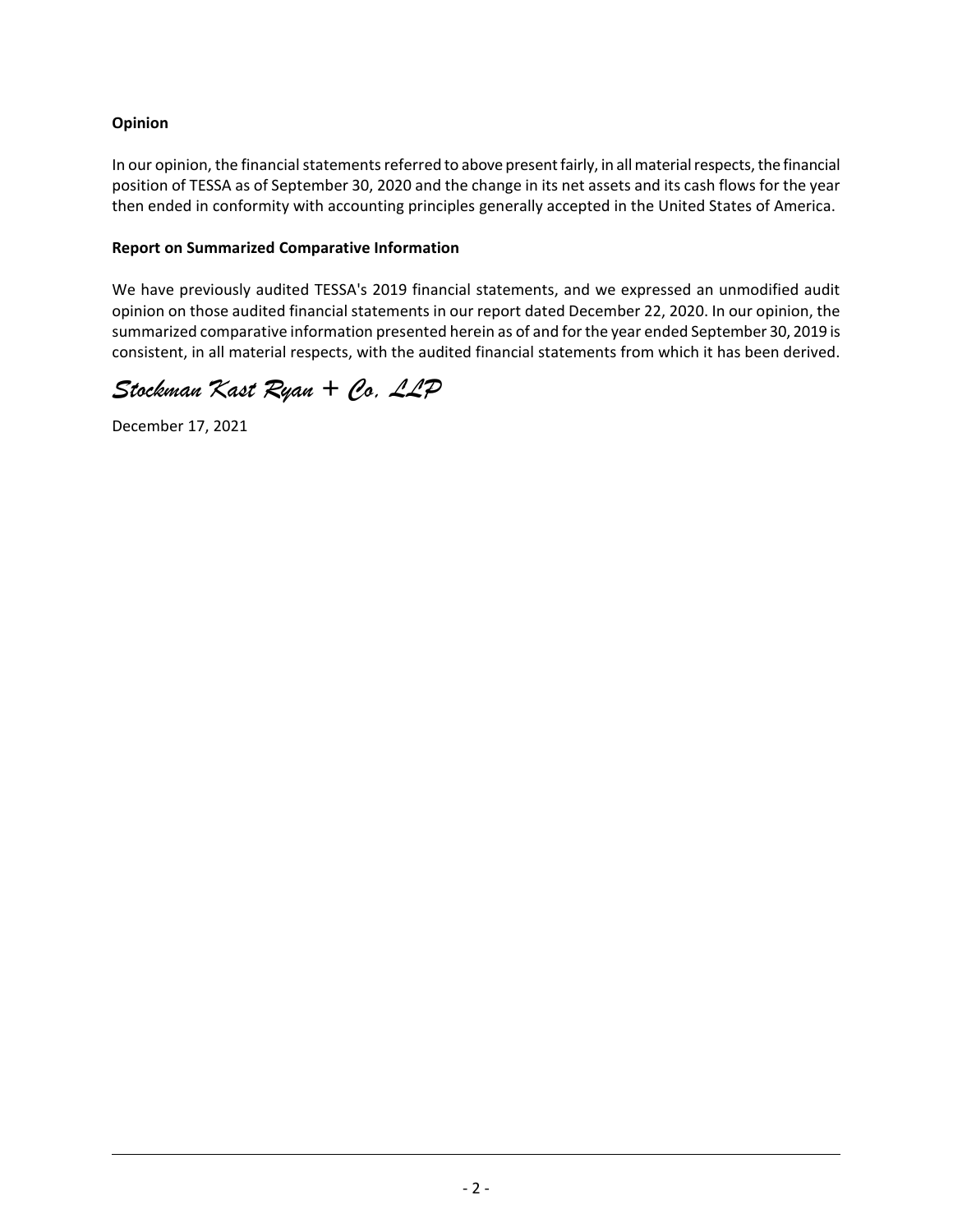## **BALANCE SHEET SEPTEMBER 30, 2020 (with comparative totals for 2019)**

|                                                                                                                                                                | 2020                                                  | 2019                                          |
|----------------------------------------------------------------------------------------------------------------------------------------------------------------|-------------------------------------------------------|-----------------------------------------------|
| <b>ASSETS</b>                                                                                                                                                  |                                                       |                                               |
| <b>CURRENT ASSETS</b><br>Cash and cash equivalents<br>Investments<br>Grants and pledges receivable<br>Accounts receivable<br>Prepaid expenses and other assets | \$<br>288,473<br>943,864<br>600,225<br>3,335<br>7,267 | \$<br>263,216<br>897,234<br>335,792<br>17,098 |
| Total current assets                                                                                                                                           | 1,843,164                                             | 1,513,340                                     |
| PROPERTY AND EQUIPMENT, NET                                                                                                                                    | 118,804                                               | 34,408                                        |
| <b>TOTAL ASSETS</b>                                                                                                                                            | \$.<br>1,961,968                                      | \$.<br>1,547,748                              |
| <b>LIABILITIES AND NET ASSETS</b>                                                                                                                              |                                                       |                                               |
| <b>CURRENT LIABILITIES</b><br>Accounts payable<br>Refundable advance<br>Accrued expenses                                                                       | \$<br>102,856<br>252,500<br>157,191                   | \$<br>89,202<br>220,938                       |
| <b>Total current liabilities</b>                                                                                                                               | 512,547                                               | 310,140                                       |
| <b>NET ASSETS</b><br>Without donor restriction<br>With donor restriction<br>Total net assets                                                                   | 1,423,171<br>26,250<br>1,449,421                      | 1,150,480<br>87,128<br>1,237,608              |
| TOTAL LIABILITIES AND NET ASSETS                                                                                                                               | \$<br>1,961,968                                       | \$.<br>1,547,748                              |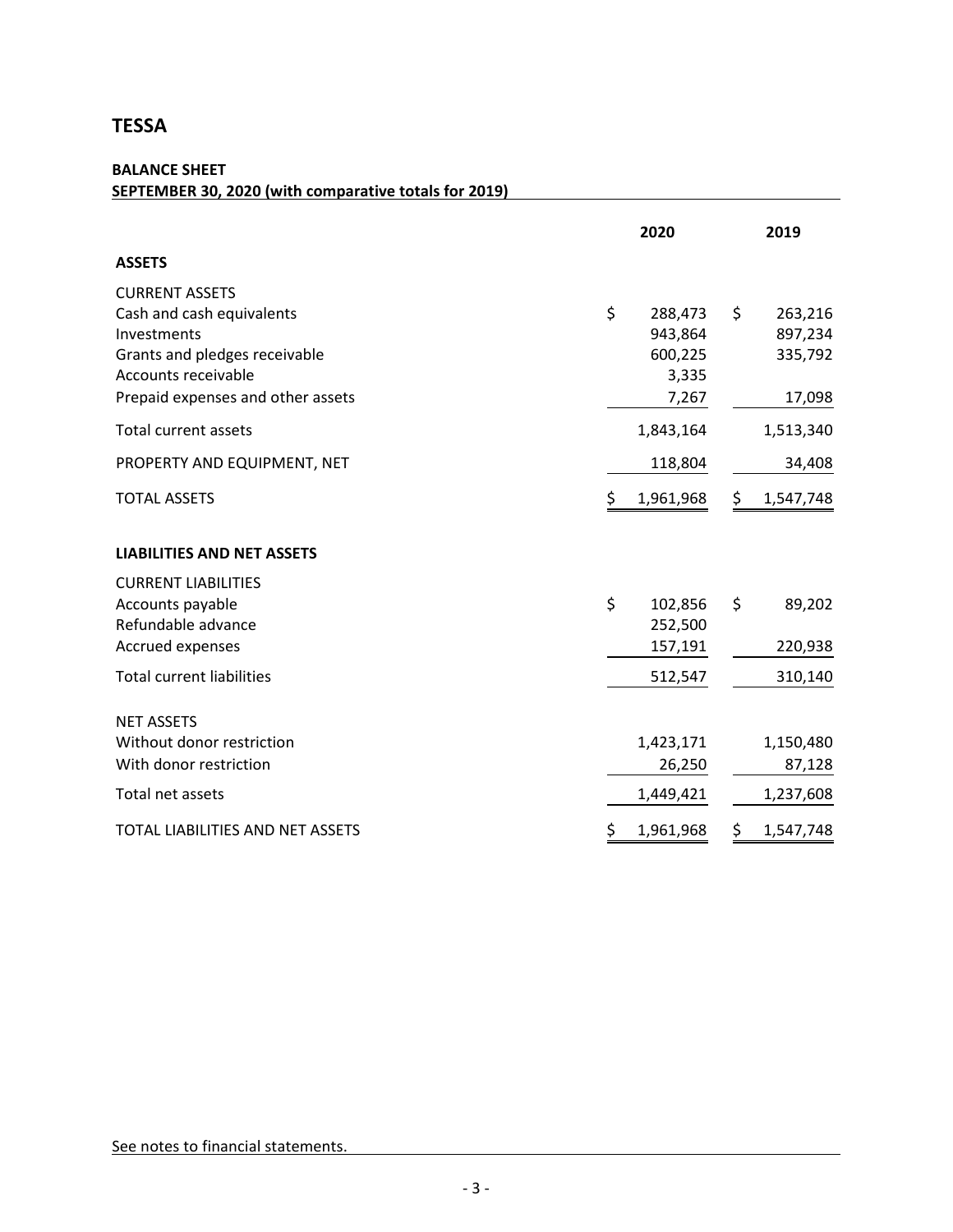### **STATEMENT OF ACTIVITIES FOR THE YEAR ENDED SEPTEMBER 30, 2020 (with comparative totals for 2019)**

|                                                                            |                    | 2020               |                 |                  |
|----------------------------------------------------------------------------|--------------------|--------------------|-----------------|------------------|
|                                                                            | Without            | With               |                 |                  |
|                                                                            | <b>Donor</b>       | <b>Donor</b>       |                 | 2019             |
|                                                                            | <b>Restriction</b> | <b>Restriction</b> | <b>Total</b>    | <b>Total</b>     |
| <b>REVENUES AND OTHER SUPPORT</b>                                          |                    |                    |                 |                  |
| Government grants                                                          | \$<br>2,569,190    |                    | \$<br>2,569,190 | 2,179,604<br>\$. |
| Contributions                                                              | 601,664            | \$<br>292,326      | 893,990         | 1,088,917        |
| In-kind contributions - rent<br>In-kind contributions - personnel and      | 253,333            |                    | 253,333         | 253,333          |
| professional services<br>Special events - net of expenses of               | 57,322             |                    | 57,322          | 133,480          |
| \$84,991 and \$12,118, respectively                                        | (43, 625)          |                    | (43, 625)       | 27,322           |
| Program service fees                                                       | 4,850              |                    | 4,850           | 26,252           |
| Other revenue                                                              | 54,391             |                    | 54,391          | 41,960           |
| Net assets released from restrictions:<br>Satisfaction of time and purpose |                    |                    |                 |                  |
| restrictions                                                               | 353,204            | (353, 204)         |                 |                  |
| Total revenues and other support                                           | 3,850,329          | (60, 878)          | 3,789,451       | 3,750,868        |
| <b>EXPENSES</b>                                                            |                    |                    |                 |                  |
| Program services:                                                          |                    |                    |                 |                  |
| Safehouse/Crisis Line                                                      | 666,603            |                    | 666,603         | 779,352          |
| Advocacy                                                                   | 619,505            |                    | 619,505         | 558,591          |
| <b>Rural Grant</b>                                                         | 486,101            |                    | 486,101         | 254,746          |
| Counseling                                                                 | 387,396            |                    | 387,396         | 253,021          |
| Children's Program                                                         | 337,341            |                    | 337,341         | 432,867          |
| <b>Legal Services</b>                                                      | 314,422            |                    | 314,422         | 193,609          |
| <b>Housing Program</b>                                                     | 300,830            |                    | 300,830         | 481,894          |
| <b>LIFT Program</b>                                                        | 264,100            |                    | 264,100         | 409,043          |
| <b>WRA</b>                                                                 |                    |                    |                 | 74,057           |
| Total program services                                                     | 3,376,298          |                    | 3,376,298       | 3,437,180        |
| Support services:                                                          |                    |                    |                 |                  |
| Management and general                                                     | 106,512            |                    | 106,512         | 177,735          |
| Resource development                                                       | 94,828             |                    | 94,828          | 302,361          |
| <b>Total expenses</b>                                                      | 3,577,638          |                    | 3,577,638       | 3,917,276        |
| <b>CHANGE IN NET ASSETS</b>                                                | 272,691            | (60, 878)          | 211,813         | (166, 408)       |
| NET ASSETS, Beginning of year                                              | 1,150,480          | 87,128             | 1,237,608       | 1,404,016        |
| NET ASSETS, End of year                                                    | \$1,423,171        | \$<br>26,250       | \$1,449,421     | \$1,237,608      |

See notes to financial statements.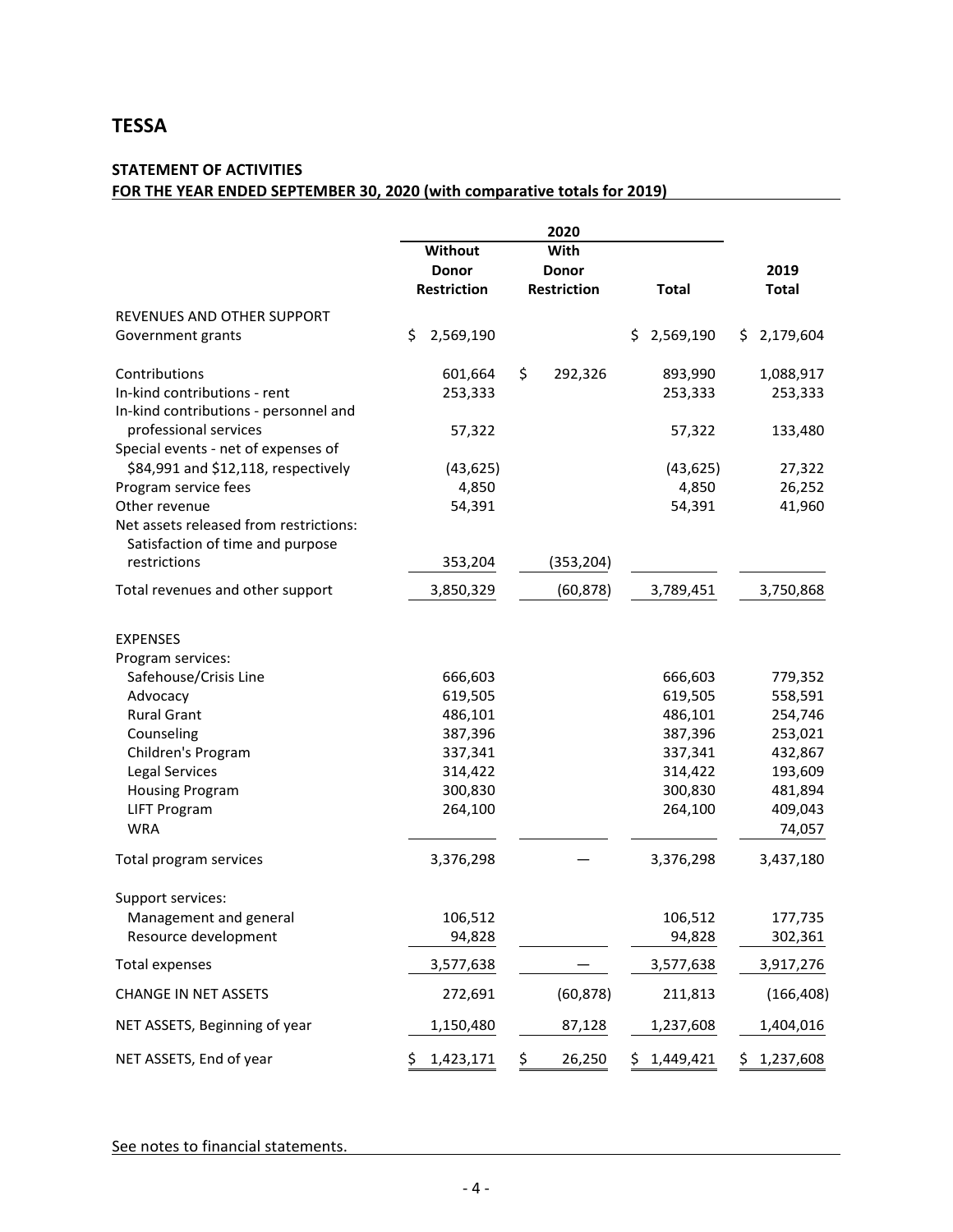# **STATEMENT OF FUNCTIONAL EXPENSES FOR THE YEAR ENDED SEPTEMBER 30, 2020 (with comparative totals for 2019)**

|                               |                    |               |         |                |    | <b>Program Services</b> |                 |                                                                                                                                                                                                                                          |                |                          |              |               |    | <b>Support Services</b> |         |                 |              |
|-------------------------------|--------------------|---------------|---------|----------------|----|-------------------------|-----------------|------------------------------------------------------------------------------------------------------------------------------------------------------------------------------------------------------------------------------------------|----------------|--------------------------|--------------|---------------|----|-------------------------|---------|-----------------|--------------|
|                               | Safehouse/         |               | Rural   |                |    | Children's              | Legal           | Housing                                                                                                                                                                                                                                  | LIFT           |                          |              | Management    |    | Resource                |         | 2020            | 2019         |
|                               | <b>Crisis Line</b> | Advocacy      | Grant   | Counseling     |    | Program                 | <b>Services</b> | Program                                                                                                                                                                                                                                  | Program        | <b>WRA</b>               | <b>Total</b> | and General   |    | Development             | Total   | <b>TOTAL</b>    | <b>TOTAL</b> |
| Salaries and benefits         | 452,861<br>-S      | 525,811       | 132,103 | 148,288        |    | 268,375                 | 272,583         | 220,971<br>- 5                                                                                                                                                                                                                           | 225,560        |                          | 2,246,552    | 77,340        | -S | 48,222<br>Ŀ.            | 125,562 | 2,372,114       | 2,398,391    |
| Client assistance             | 128                | 5,371         | 240,902 | 316,516        |    | 297                     |                 | 620                                                                                                                                                                                                                                      |                |                          | 563,834      |               |    | 13                      | 13      | 563,847         | 662,244      |
| Occupancy costs               | 184,533            | 51,754        | 5,545   | 4,931          |    | 51,627                  | 9.857           | 37,583                                                                                                                                                                                                                                   | 17,565         |                          | 363,395      | 23,411        |    | 15,279                  | 38,690  | 402,085         | 451,065      |
| <b>Professional Fees</b>      | 9,044              | 10,275        | 2,686   | 3,080          |    | 5.394                   | 5.437           | 31,122                                                                                                                                                                                                                                   | 4,411          |                          | 71,449       | 913           |    | 29,189                  | 30,102  | 101,551         | 203,759      |
| Conferences and travel        | 41                 | 3,581         | 224     | 5,145          |    | 300                     | 12,965          | 467                                                                                                                                                                                                                                      | 6,813          |                          | 29,536       | 2.279         |    | 622                     | 2,901   | 32,437          | 53,647       |
| Office expense                | 8,915              | 10,126        | 2,646   | 3,036          |    | 4,739                   | 5,358           | 4,488                                                                                                                                                                                                                                    | 4,347          |                          | 43,655       | 1,451         |    | 685                     | 2,136   | 45,791          | 48,880       |
| Insurance                     | 4,021              | 4,566         | 1,194   | 2,700          |    | 2,398                   | 3.978           | 2,024                                                                                                                                                                                                                                    | 1,961          |                          | 22,842       | 406           |    | 297                     | 703     | 23,545          | 17,179       |
| Printing and postage          | 2,427              | 2,758         | 721     | 827            |    | 1.448                   | 1,459           | 1,222                                                                                                                                                                                                                                    | 1,184          |                          | 12,046       | 245           |    | 179                     | 424     | 12,470          | 17,101       |
| Depreciation                  | 1,608              | 1,827         | 477     | 548            |    | 959                     | 967             | 810                                                                                                                                                                                                                                      | 784            |                          | 7,980        | 162           |    | 119                     | 281     | 8,261           | 8,337        |
| Other expenses                | 3,025              | 3.436         | 898     | 1,030          |    | 1.804                   | 1,818           | 1.523                                                                                                                                                                                                                                    | 1,475          |                          | 15,009       | 305           |    | 223                     | 528     | 15,537          | 56,673       |
| Total - 2020                  | 666,603            | 619,505<br>'N | 387,396 | 486,101        |    | 337,341                 | 314,422         | 300,830<br>n and the second the second the second term in the second term in the second term in the second term in the second term in the second term in the second term in the second term in the second term in the second term in the | 264,100<br>- 5 | $\overline{\phantom{0}}$ | 3,376,298    | 106,512       |    | 94,828<br>-5            | 201,340 | 3,577,638<br>S. |              |
| Percent of total costs - 2020 | 19%                | 17%           | 11%     | 14%            |    | 9%                      | 9%              | 8%                                                                                                                                                                                                                                       | 7%             | 0%                       | 93%          | 3%            |    | 3%                      | 7%      | 100%            |              |
| Total - 2019                  | 779,352            | 558,591<br>-S | 253,021 | 254,746<br>- 5 | -S | 432,867<br>n s          | 193,609         | 481,894                                                                                                                                                                                                                                  | 409,043 \$     | 74,057<br>-S             | 3,437,180    | 177,735<br>-5 | -S | 302,361<br>- S          | 302,361 |                 | 3,739,541    |
| Percent of total costs - 2019 | 20%                | 14%           | 6%      | 7%             |    | 11%                     | 5%              | 12%                                                                                                                                                                                                                                      | 10%            | 2%                       | 87%          | 5%            |    | 8%                      | 13%     |                 | 100%         |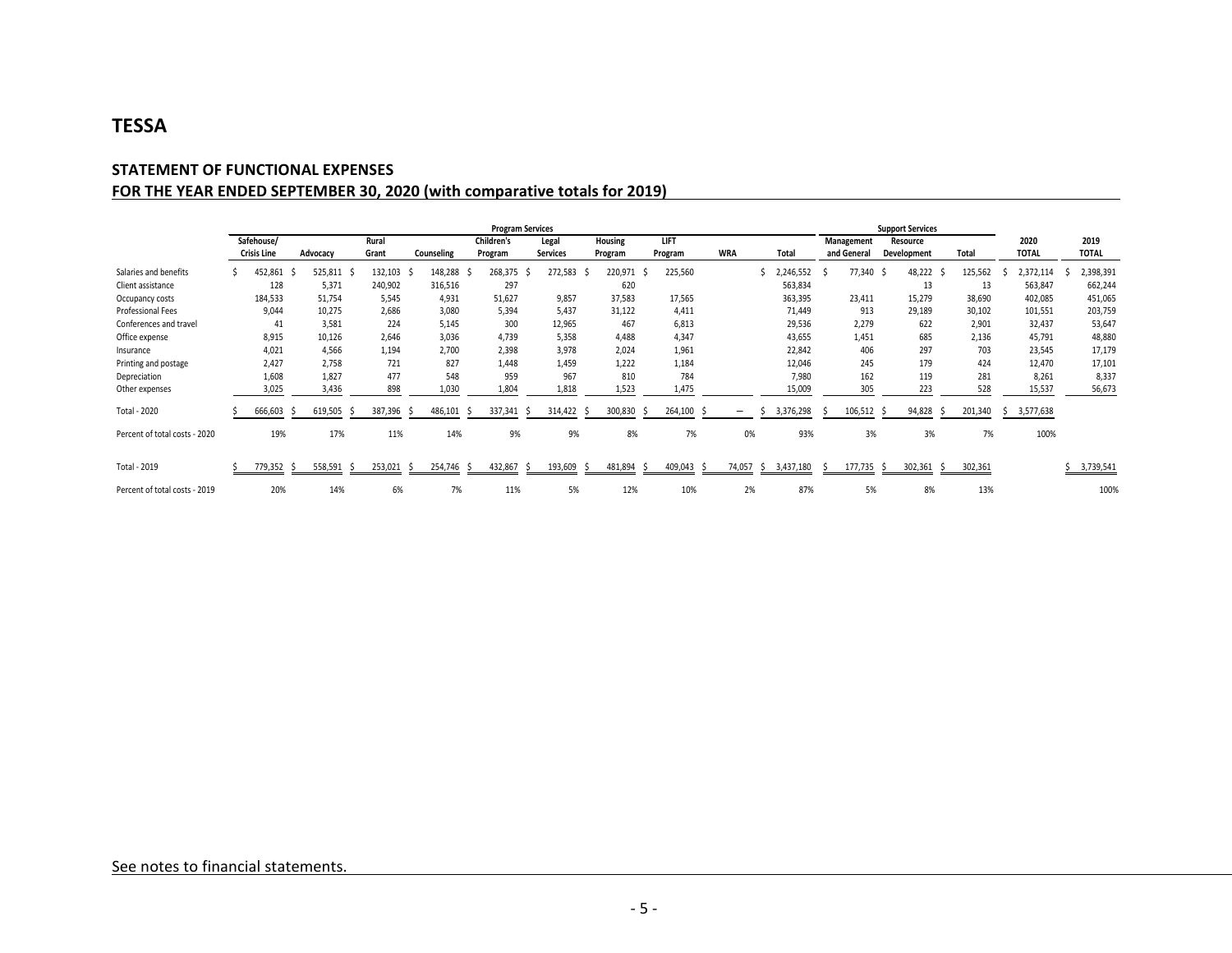### **STATEMENT OF CASH FLOWS**

**FOR THE YEAR ENDED SEPTEMBER 30, 2020 (with comparative totals for 2019)**

|                                                                                                          | 2020          | 2019             |
|----------------------------------------------------------------------------------------------------------|---------------|------------------|
| <b>OPERATING ACTIVITIES</b>                                                                              |               |                  |
| Change in net assets                                                                                     | \$<br>211,813 | \$<br>(166, 408) |
| Adjustments to reconcile change in net assets to net cash<br>provided by (used in) operating activities: |               |                  |
| Depreciation                                                                                             | 8,261         | 8,337            |
| Net unrealized and realized gains on investments                                                         | (36, 450)     | (17,604)         |
| Changes in operating assets and liabilities:                                                             |               |                  |
| Accounts receivable                                                                                      | (3, 335)      | 10,326           |
| Prepaid expenses and other assets                                                                        | 9,831         | (9, 122)         |
| Grants receivable                                                                                        | (264, 433)    | 215,657          |
| Accounts payable                                                                                         | 13,654        | (54, 979)        |
| Accrued expenses                                                                                         | (63, 747)     | 113,131          |
| Refundable advance                                                                                       | 252,500       |                  |
| Net cash provided by (used in) operating activities                                                      | 128,094       | 99,338           |
| <b>INVESTING ACTIVITIES</b>                                                                              |               |                  |
| Purchases of investments                                                                                 | (10, 180)     | (236, 684)       |
| Sales of investments                                                                                     |               | 173,446          |
| Purchases of property and equipment                                                                      | (92, 657)     |                  |
| Net cash used in investing activities                                                                    | (102, 837)    | (63, 238)        |
| INCREASE IN CASH AND CASH EQUIVALENTS                                                                    | 25,257        | 36,100           |
| CASH AND CASH EQUIVALENTS, Beginning of year                                                             | 263,216       | 227,116          |
| CASH AND CASH EQUIVALENTS, End of year                                                                   | \$<br>288,473 | \$<br>263,216    |

See notes to financial statements.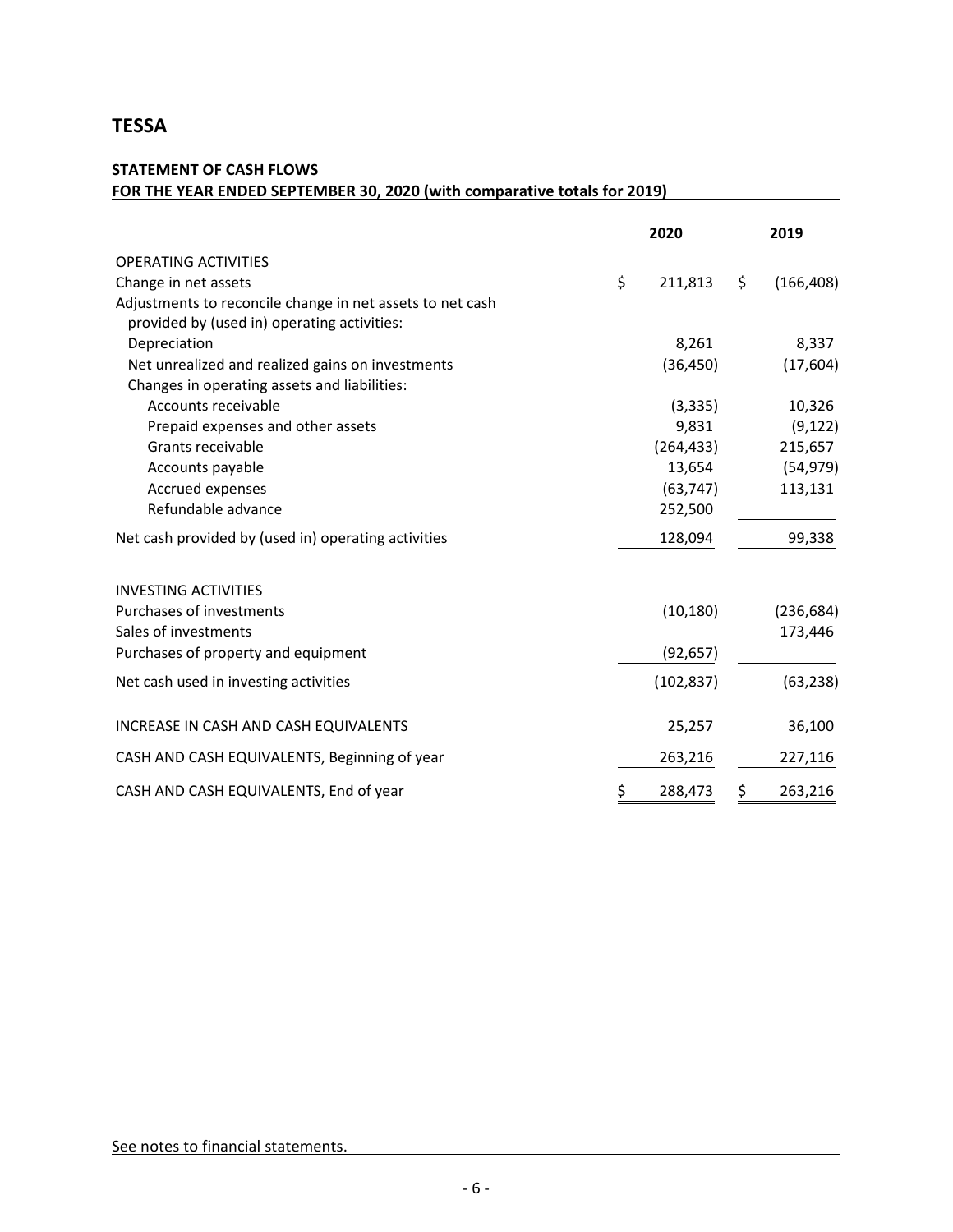### **NOTES TO FINANCIAL STATEMENTS**

### **1. SUMMARY OF SIGNIFICANT ACCOUNTING POLICIES**

**Nature of Business** — TESSA (TESSA or the Organization) was incorporated in 1977 in the state of Colorado as the Domestic Violence Prevention Center, Inc. TESSA's purpose is to significantly reduce the cycle of domestic violence and adult sexual assault through education, intervention and treatment. TESSA operates in Colorado Springs, Colorado. Many of the contributions received are from governments, private foundations, organizations and individuals living in El Paso County and surrounding counties.

**Basis of Presentation** — The accompanying financial statements include certain prior-year summarized comparative information in total. Such information does not include sufficient detail to constitute a presentation in conformity with generally accepted accounting principles. Accordingly, such information should be read in conjunction with TESSA's financial statements for the year ended September 30, 2019, from which the summarized information was derived.

TESSA reports information regarding its financial position and activities according to two classes of net assets:

*Net assets without donor restrictions* - Net assets available for use in general operations - not subject to donor (or certain grantor) restrictions.

*Net assets with donor restrictions* - Net assets subject to donor- (or certain grantor-) imposed restrictions. Some donor-imposed restrictions are temporary in nature, such as those that will be met by the passage of time or other events specified by the donor. Other donor-imposed restrictions are perpetual in nature, where the donor stipulates that resources be maintained in perpetuity. Donor-imposed restrictions are released when a restriction expires, that is, when the stipulated time has elapsed, when the stipulated purpose for which the resource was restricted has been fulfilled, or both.

**Cash and Cash Equivalents** — TESSA considers all highly liquid investments with a maturity of three months or less at the purchase date to be cash and cash equivalents.

**Investments** — Investments are recorded at fair value, with realized and unrealized gains and losses included as unrestricted revenue in the statements of activities. Donated investments are recorded at fair value on the date of donation. Fair values for mutual funds and money market accounts are determined through quoted market prices. See Note 3 for further information on the fair value of investments.

**Contributions** — Gifts of cash and other assets received are recorded as net assets without donor restrictions or net assets with donor restrictions depending on the existence or nature of any donor restrictions. Support that is restricted by the donor is reported as an increase in net assets without donor restrictions if the restriction expires in the reporting period in which the support is recognized.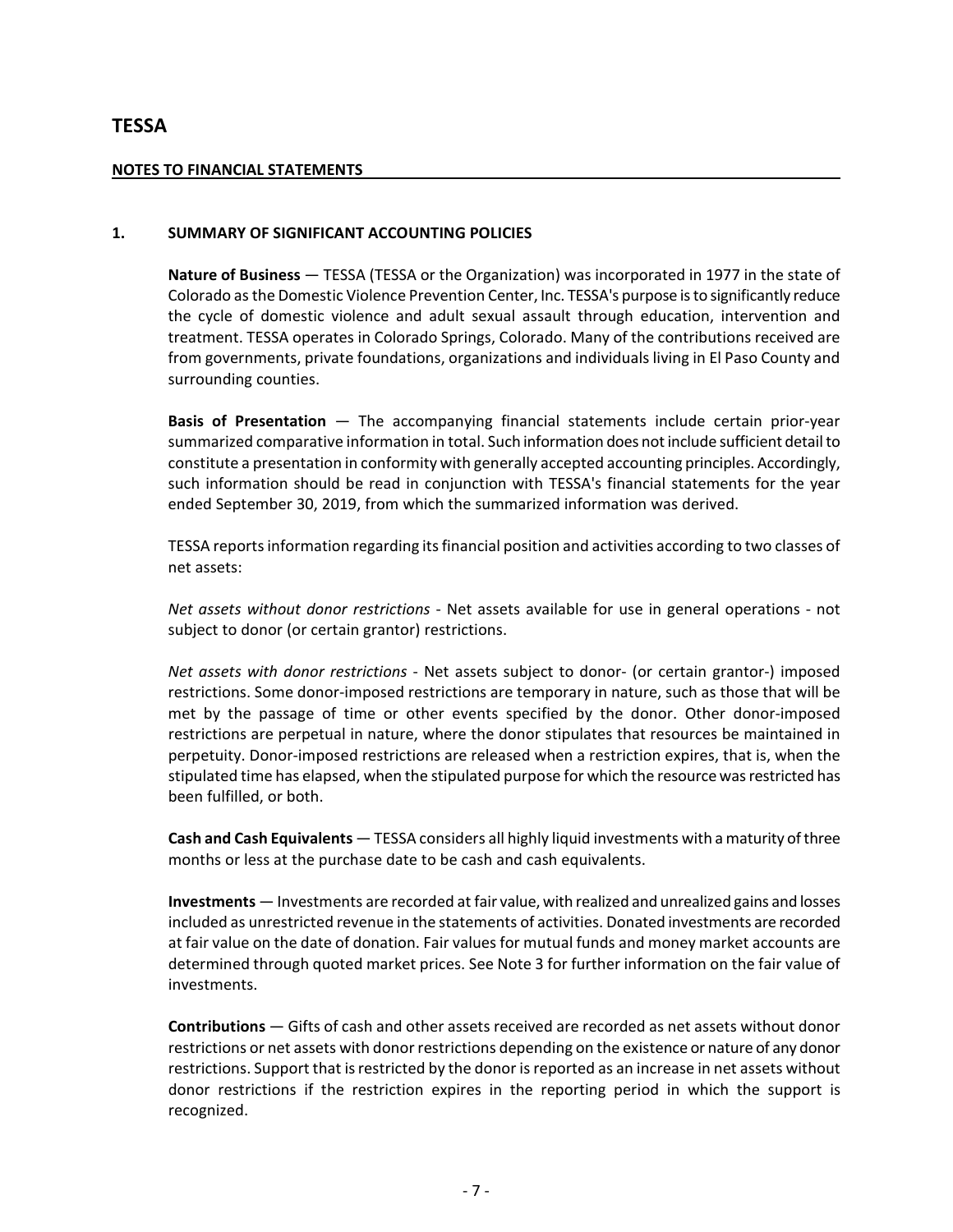All other donor-restricted support is reported as an increase in net assets with donor restrictions depending on the nature of the restriction. When a donor restriction is met, net assets with donor restrictions are reclassified to net assets without donor restrictions and reported in the statement of activities as net assets released from restrictions.

Unconditional gifts expected to be collected within one year are reported at their net realizable value. Unconditional gifts expected to be collected in future years are reported at the present value of estimated future cash flows. The resulting discount is amortized and is reported as contribution revenue.

**Grants and Pledges Receivable** — Grants and pledges receivable are considered by management to be fully collectible and, accordingly, no allowance for doubtful accounts is considered necessary. As of September 30, 2020, payments on unconditional grants and pledges are expected to be received in the next twelve months.

**Accounts Receivable** — Accounts receivable are stated at the invoice amount. Management provides for probable uncollectible amounts through a provision for bad debt expense and an adjustment to a valuation allowance based on its assessment of the current status of individual accounts. Balances that are still outstanding after management has used reasonable collection efforts are written off through a charge to the valuation allowance and a credit to accounts receivable. Accounts receivable are considered by management to be fully collectible and accordingly, no allowance for doubtful accounts has been recorded at September 30, 2020 and 2019.

**Property and Equipment** — All acquisitions of property and equipment in excess of \$5,000 and all expenditures for repairs, maintenance, renewals, and betterments that materially prolong the useful lives of assets are capitalized. Property and equipment are depreciated over the estimated useful lives of the assets on a straight-line basis. Property and equipment are recorded at cost, and donated property is recorded at fair value at the date of the gift.

**Income Taxes** — TESSA is exempt from federal income taxes under Section 501(c)(3) of the Internal Revenue Code. In addition, TESSA qualifies for the charitable contribution deduction under Section  $170(b)(1)(A)$  and has been classified as an organization that is not a private foundation under Section 509(a)(2).

TESSA believes that it does not have any uncertain tax positions that are material to the financial statements.

**Government Grants —** Support funded by grants is recognized as the Organization performs the contracted services or incurs eligible expenditures for reimbursement under the grant agreements. Grant activities and outlays are subject to audit and acceptance by the granting agency and, as a result of such audit, adjustments could be required.

**Donated Services and Materials** — Donated services and materials are recorded as both a revenue and expenditure in the accompanying statements of activities and changes in net assets at their estimated values. Contributions of services are recognized if the services received (a) create or enhance nonfinancial assets or (b) require specialized skills, are provided by individuals possessing those skills, and would typically need to be purchased if not provided by donations.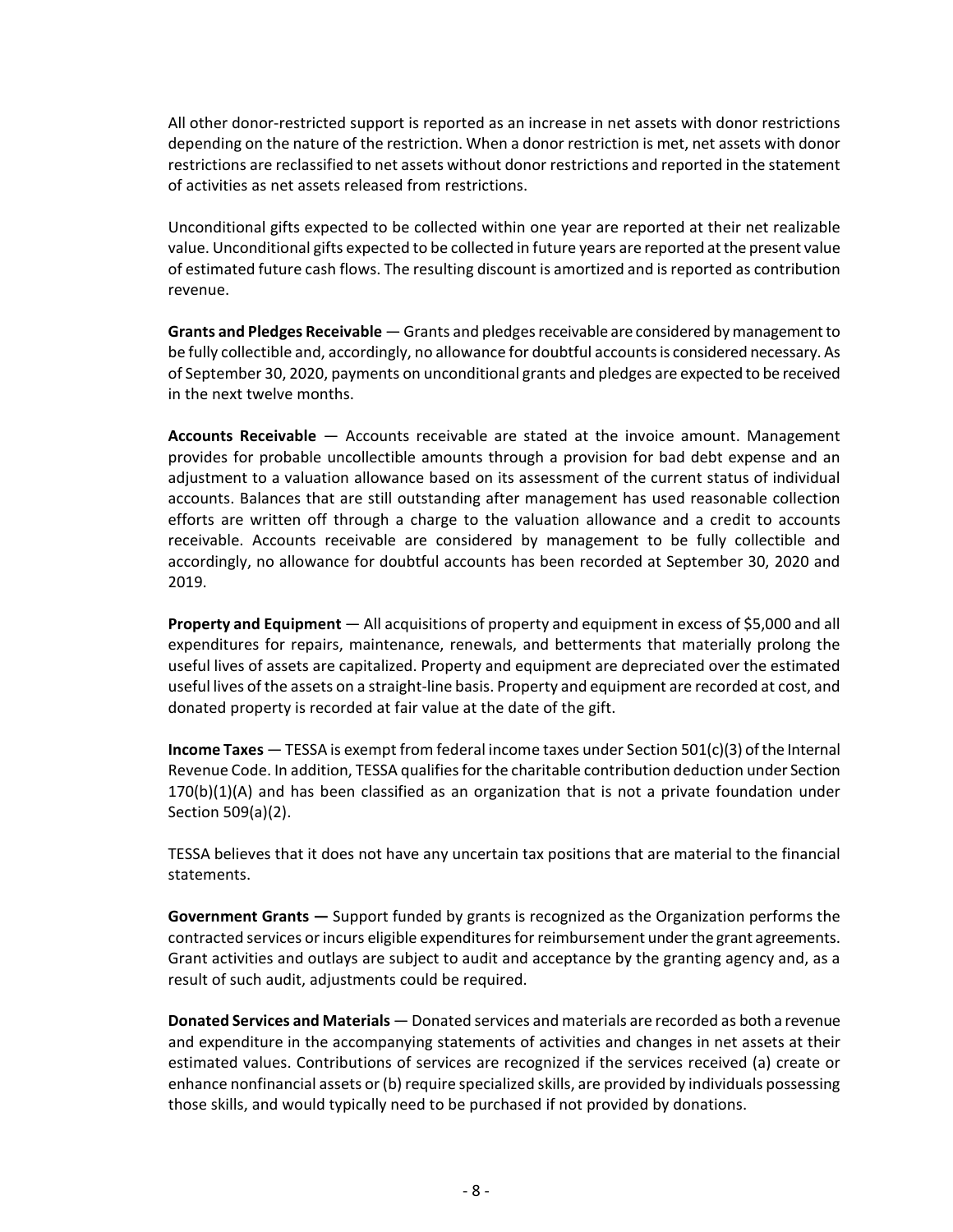**Use of Estimates** — The preparation of financial statements in conformity with accounting principles generally accepted in the United States of America requires management to make estimates and assumptions that affect the reported amounts of assets and liabilities and disclosure of contingent assets and liabilities at the date of the financial statements and the reported amounts of revenues, expenses, gains, losses and other changes in net assets during the reporting period. Actual results could differ from those estimates.

**Change in Accounting Principle** — In May 2014, the Financial Accounting Standards Board (FASB) issued Accounting Standards Update (ASU) 2014-09, Revenue from Contracts with Customers, which outlines a single comprehensive model for entities to use in accounting for revenue arising from contracts with customers and supersedes most prior revenue recognition guidance, including industry-specific guidance, and requires expanded disclosures about revenue recognition. The core principles of the revenue model are that an entity recognizes revenue to depict the transfer of promised goods or services to customers in an amount that reflects the consideration to which the entity expects to be entitled in exchange for those goods or services. During the year ended September 30, 2020, management adopted ASU 2014-09 using the modified retrospective approach. The adoption had no net impact on excess of revenues over expenses or total net assets.

In June 2018, FASB issued Accounting Standards Update (ASU) 2018-08, Not-for-Profit Entities (Topic 958): Clarifying the Scope and the Accounting Guidance for Contributions Received and Contributions Made. The update clarifies the guidance in ASC 958 on how entities determine whether to account for a transfer of assets as an exchange transaction under other guidance or a contribution. During the year ended September 30, 2020, management adopted ASU 2018-08 using the modified prospective approach. The adoption of ASU 2018-08 had no net impact on excess of revenues over expenses or total net assets.

**Subsequent Events —** TESSA has evaluated subsequent events for recognition or disclosure through the date of the Independent Auditors' Report, which is the date the financial statements were available for issuance.

# **2. LIQUIDITY AND AVAILABILITY**

The following table reflects TESSA's financial assets as of September 30, 2020 and 2019, reduced by amounts that are not available to meet general expenditures within one year of the statement of financial position date because of donor restrictions. Amounts not available to meet general expenditures within one year include net assets with donor restrictions.

|                               | 2020      | 2019      |
|-------------------------------|-----------|-----------|
| Cash and cash equivalents     | 288,473   | 263,216   |
| Investments                   | 943.864   | 897,234   |
| Grants and pledges receivable | 600,225   | 335,792   |
| Accounts receivable           | 3.335     |           |
| Total                         | 1.835.897 | 1.496.242 |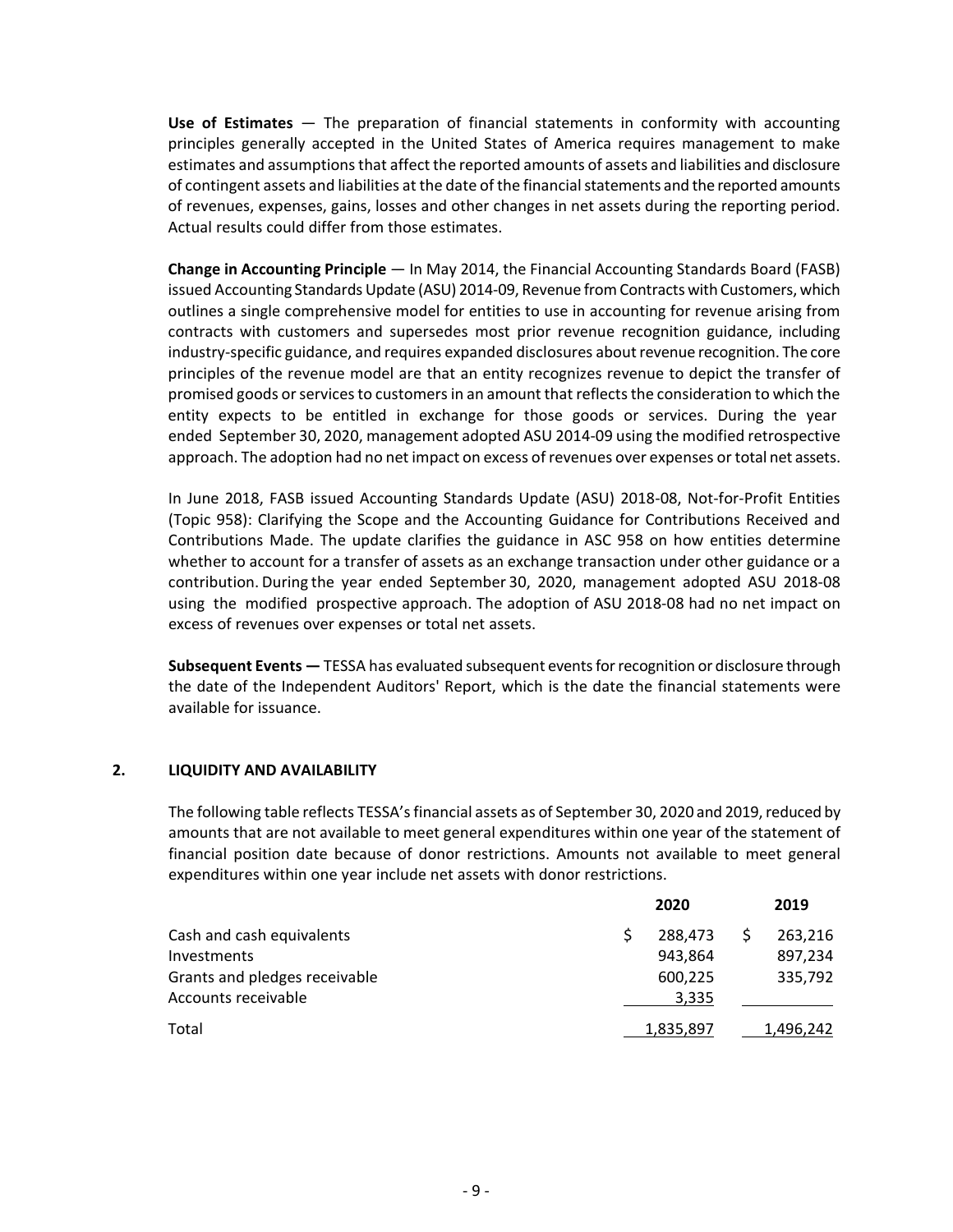| Less amounts unavailable for general expenditures<br>within one year, due to:                 |             |                    |
|-----------------------------------------------------------------------------------------------|-------------|--------------------|
| Restricted by donors with time restrictions<br>Restricted by donors with purpose restrictions | 26,250      | 41.250<br>45,878   |
| Total amounts unavailable for general expenditures<br>within one year                         | 26,250      | 87,128             |
| Total                                                                                         | \$1,809,647 | <u>\$1,409,114</u> |

As part of the TESSA's liquidity management, it has a policy to structure its financial assets to be available as its general expenditures, liabilities, and other obligations come due. To help manage liquidity needs, in 2019 the Organization had a committed line of credit of \$100,000 which it could draw upon. In 2020, the line of credit was not renewed.

### **3. FUNCTIONAL EXPENSES ALLOCATION METHODS**

The financial statements report certain categories of expenses that are attributable to one ormore program or supporting services of TESSA. Therefore, expenses require allocation on a reasonable basis that is consistently applied. The expenses that are allocated include rent, salaries and benefits, which are allocated on the basis of usage, square footage or estimates of time and effort.

### **4. PLEDGE RECEIVABLE FOR USE OF PROPERTY**

Effective October 1, 2012, TESSA entered into a one year lease agreement for the use of the office and operating facilities for annual rental payments of \$1. The lease is renewable annually for up to 20 one-year periods. For the years ended September 30, 2020 and 2019, TESSA recognized contribution revenue and rent expense of \$253,333 in both years associated with the below market rates.

#### **5. INVESTMENTS AND FAIR VALUE MEASUREMENTS**

TESSA is required to use a fair value hierarchy that prioritizes the inputs to valuation techniques used to measure fair value. The hierarchy gives the highest priority to unadjusted quoted prices in active markets for identical assets or liabilities (Level 1 measurements) and the lowest priority to unobservable inputs (Level 3 measurements). The three levels of the fair value hierarchy are described below:

Level 1: Unadjusted quoted prices in active markets for identical assets or liabilities that the Organization has the ability to access.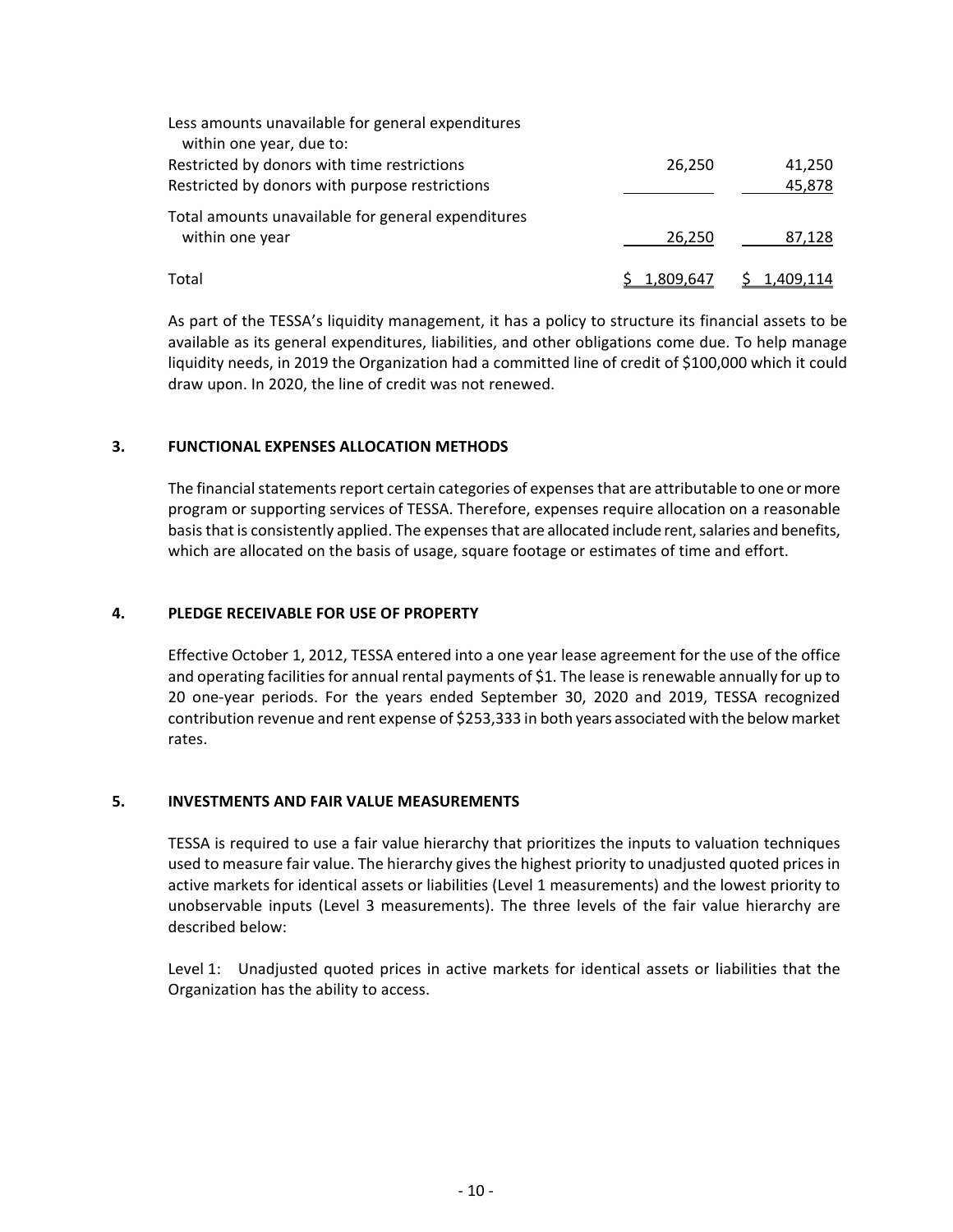Level 2: Prices determined using significant other observable inputs. Inputs to the valuation methodology include:

- Quoted prices for similar assets or liabilities in active markets;
- Quoted prices for identical or similar assets or liabilities in inactive markets;
- Inputs other than quoted prices that are observable for the asset or liability;
- Inputs that are derived principally from or corroborated by observable market data by correlation or other means.

If the asset or liability has a specified (contractual) term, the Level 2 input must be observable for substantially the full term of the asset or liability.

Level 3: Prices determined using significant unobservable inputs.

The investment's fair value measurement level within the fair value hierarchy is based on the lowest level of any input that is significant to the fair value measurement. Valuation techniques used need to maximize the use of observable inputs and minimize the use of unobservable inputs. The following table sets forth by level, within the fair value hierarchy, TESSA's investments at fair value as of September 30:

| (Level 1)<br>(Level 2)<br><b>Fair Value</b><br>(Level 3)<br>2020:<br>Domestic equity mutual<br>\$<br>\$<br>funds<br>347,783<br>347,783<br>Foreign equity mutual fund<br>151,347<br>151,347<br>Fixed income mutual funds<br>391,899<br>391,899<br>Money market accounts<br>52,835<br>52,835<br>\$<br>943,864<br>943,864<br>Total<br>2019:<br>Domestic equity mutual<br>\$<br>\$<br>funds<br>336,724<br>336,724<br>Foreign equity mutual fund<br>145,531<br>145,531<br>Fixed income mutual funds<br>362,986<br>362,986<br>Money market accounts<br>51,993<br><u>51,993</u><br>Total<br>897,234<br>897,234 |  |  | Quoted<br><b>Prices in Active</b><br><b>Markets for</b><br><b>Identical Assets</b> | <b>Significant</b><br><b>Other</b><br><b>Observable</b><br><b>Inputs</b> | <b>Significant</b><br>Unobservable<br><b>Inputs</b> |
|---------------------------------------------------------------------------------------------------------------------------------------------------------------------------------------------------------------------------------------------------------------------------------------------------------------------------------------------------------------------------------------------------------------------------------------------------------------------------------------------------------------------------------------------------------------------------------------------------------|--|--|------------------------------------------------------------------------------------|--------------------------------------------------------------------------|-----------------------------------------------------|
|                                                                                                                                                                                                                                                                                                                                                                                                                                                                                                                                                                                                         |  |  |                                                                                    |                                                                          |                                                     |
|                                                                                                                                                                                                                                                                                                                                                                                                                                                                                                                                                                                                         |  |  |                                                                                    |                                                                          |                                                     |
|                                                                                                                                                                                                                                                                                                                                                                                                                                                                                                                                                                                                         |  |  |                                                                                    |                                                                          |                                                     |
|                                                                                                                                                                                                                                                                                                                                                                                                                                                                                                                                                                                                         |  |  |                                                                                    |                                                                          |                                                     |
|                                                                                                                                                                                                                                                                                                                                                                                                                                                                                                                                                                                                         |  |  |                                                                                    |                                                                          |                                                     |

Investment income consists of the following:

|                                                  | 2020      | 2019     |
|--------------------------------------------------|-----------|----------|
| Net unrealized and realized gains on investments | 36.450 S  | 17.604   |
| Interest and dividends                           | 16.802    | 22,327   |
| Total                                            | 53,252 \$ | - 39,931 |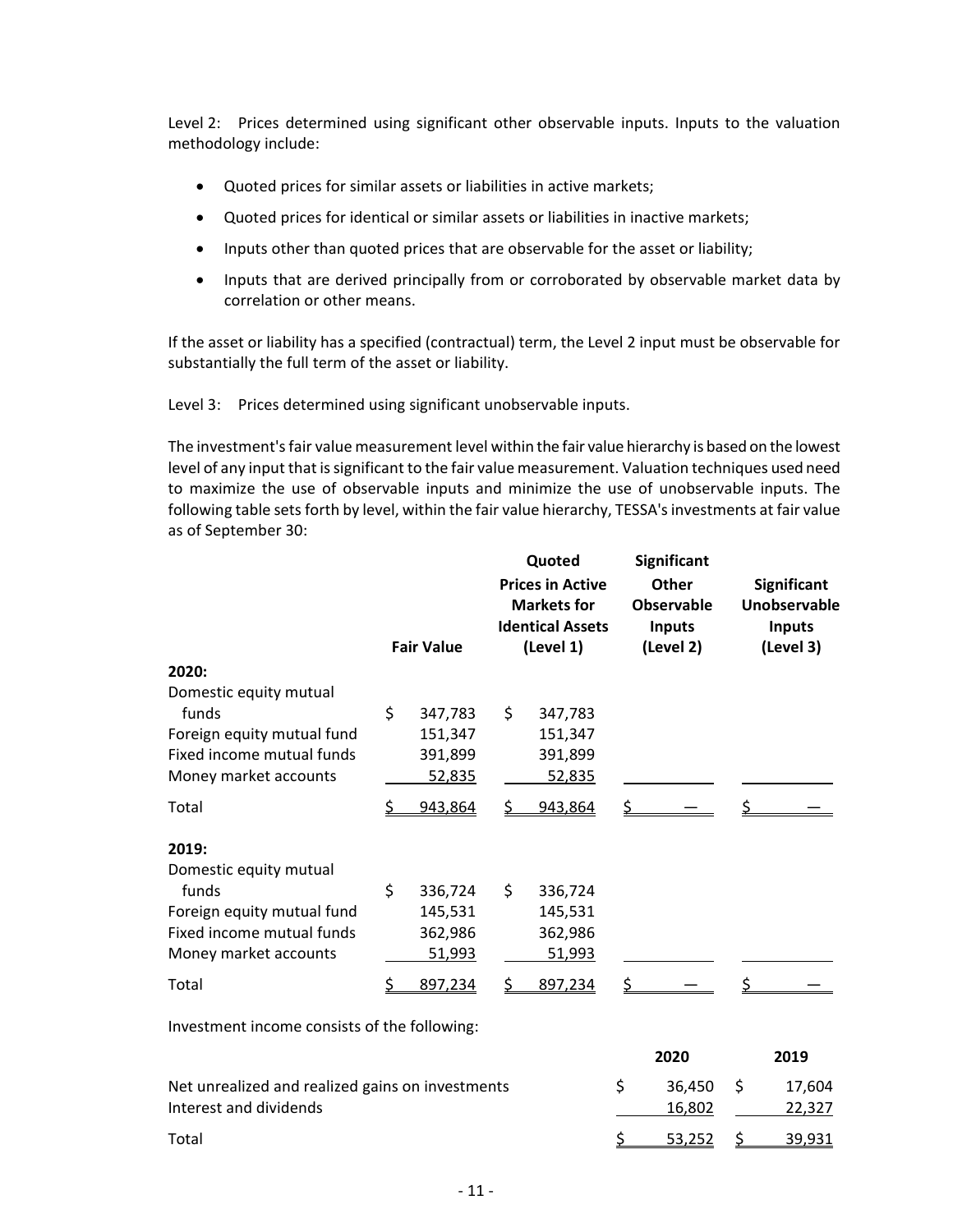### **PROPERTY AND EQUIPMENT**

Property and equipment is as follows at September 30:

|                               | 2020    |   | 2019    |
|-------------------------------|---------|---|---------|
| Furniture and equipment       | 350,762 | S | 258,105 |
| Vehicles                      | 29,881  |   | 29,881  |
| Computer software             | 14,241  |   | 14,241  |
|                               | 394,884 |   | 302,227 |
| Less accumulated depreciation | 276,080 |   | 267,819 |
| Total                         | 118.804 |   | 34,408  |

### **6. NET ASSETS WITH DONOR RESTRICTIONS**

Net assets may be expended for the following purposes at September 30:

|                   | 2020      | 2019                  |
|-------------------|-----------|-----------------------|
| Time restrictions | 26,250 \$ | 41,250                |
| Other             |           | 45,878                |
| Total             |           | $26,250 \quad $2,128$ |

#### **7. LEASE COMMITMENTS**

TESSA leases equipment under a non-cancellable operating lease expiring in 2022. As of September 30, 2020, future minimum lease payments under this operating lease are as follows:

| 2021  | S. | 7,291                |
|-------|----|----------------------|
| 2022  |    | 6,189                |
| Total |    | $\frac{2}{5}$ 13,480 |

Rental expense for all operating leases for the years ended September 30, 2020 and 2019 totaled \$12,455 and \$11,446, respectively.

#### **8. LINE OF CREDIT**

The Organization held a \$100,000 line of credit with a financial institution with a maturity date of July 27, 2018, which was renewed with a new expiration date of July 27, 2020. The line of credit bears interest at 5% on the agreement expiring July 27, 2020 and 4.25% on the agreement expiring July 27, 2018. The line of credit is secured by the Organization's investment holdings. The line of credit was not renewed after July 27, 2020. There were no outstanding borrowings at September 30, 2020 and 2019.